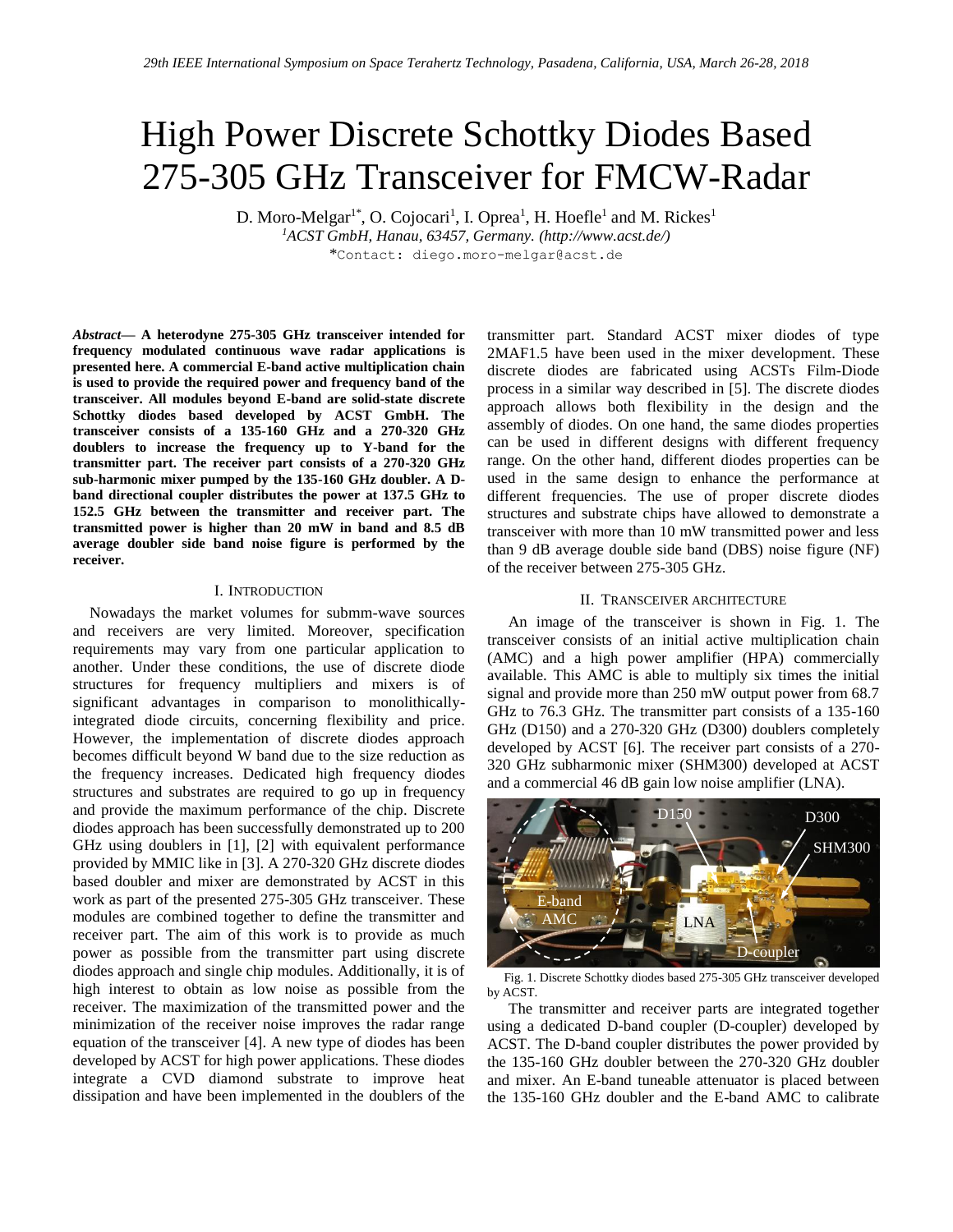the ensemble of the transceiver in the required frequency band. The transmitter and the receiver use a diagonal antenna each. A dedicated power supply unit (PSU) is included in the system to bias the different modules.

#### III. DIODES TECHNOLOGY & MODULES

## *A. Diodes Technology*

An illustrative image of ACSTs diamond-based varactor and film varistor Schottky diodes is shown in Fig. 1. The Schottky diode structure integrates a CVD diamond substrate (Fig. 1 left). The diamond substrate is physically connected to the anodes to more efficiently distribute the heat to the contact pads, used later to place the diode on the chip. The film diodes (Fig. 1. right) feature a film substrate as part of the fabrication process. Both diode structures are based on a quasi-vertical fabrication process [7].



Fig. 2. Representative structures of diamond-based varactor (left) and film varistor (right) Schottky diodes developed by ACST.

#### *B. 135-160 GHz Doubler*

Two discrete diamond diodes are placed in the chip in antiseries balanced configuration. The discrete diode features three Schottky anodes with -13.5 to -14 V breakdown voltage each. The bias is applied using a SMA connector with no more than -16 V required. A single chip is used in this multiplier based on the same architecture proposed in [8]. The mechanical design of the module features a WR12 and WR6.5 input and output waveguide flange, respectively.

#### *C. 270-320 GHz Doubler*

Two discrete diamond diodes are placed in the chip in antiseries balanced configuration. The discrete diode features two Schottky anodes with -10 to -10.5 V breakdown voltage each. The bias is applied using a SMA connector with no more than -9 V required. A single chip is used in this multiplier based on the same architecture used in the D150. The mechanical design of the module features a WR6.5 and WR3.4 input and output waveguide flange, respectively.

#### *D. 270-320 GHz Mixer*

A single discrete film diode is placed in the chip featuring two Schottky anodes in anti-parallel configuration, like in [9]. No bias is required for this mixer. A WR6.5 and WR3.4 input waveguides lead the local oscillator (LO) and the radiofrequency (RF) signals to the chip. The chip is also

defined on film-substrate technology [5] and the architecture is based on [10]. The output intermediate frequency (IF) signal is extracted through a 50 Ohm SMA connector featuring an 18 GHz frequency band. The DSB noise figure of this mixer is lower than 6 dB and it requires only 2.1 mW LO input power along the frequency band to correctly work.

## *E. D-band Coupler*

The D-band coupler is specially design to work in the frequency range of the developed transceiver. The mechanical design features a WR6.5 waveguide input and two WR6.5 outputs in parallel configuration. The internal waveguide lengths are defined to have similar electrical path of the Dband signal to the D300 and SHM300 modules. A -15 dB to - 16 dB coupling factor between the input of the coupler and the output for the SHM300 is defined. Less than 0.5 dB transmission loss factor between the input of the coupler and the output for the D300 is defined.

#### IV. RESULTS

#### *A. Transmitted Power*

The experimental setup is described in Fig. 1. A signal generator is used to provide the initial signal at 11.45-12.71 GHz. The signal is multiplied and amplified up to E-band and the high power multipliers developed in this work increase the signal up to Y-band. The antenna of the transmitter is replaced by a power meter PM4 in this case. The bias required by the AMC, multipliers and LNA is provided by a dedicated PSU. It is important to note that the bias of multipliers is fixed along the frequency band. The experimental transmitted power between 275-305 GHz is plotted in Fig. 3. The receiver part was working during the measurement of transmitted power.



Fig. 3. Experimental transmitted power by the 275-305 GHz transceiver developed at ACST.

The transmitted power varies between 25 mW and 39 mW in the 275-305 GHz frequency range. It is important to note that this power is provided by single chip discrete diode based doublers. This power level is higher than the power provided by some authors using MMIC approach [5], [8] and the highest value reported using discrete Schottky diodes